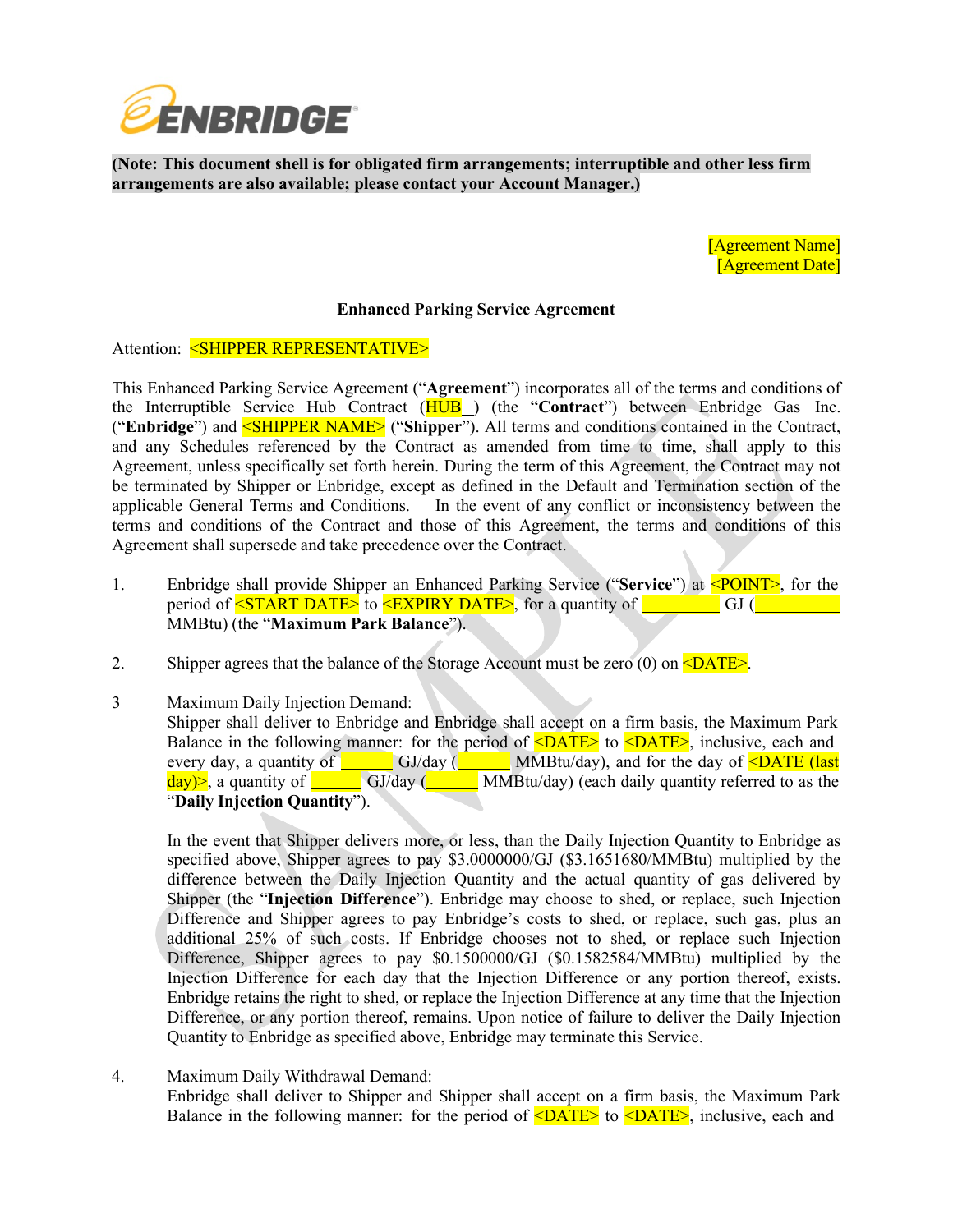

every day, a quantity of <u>secondal</u> GJ/day (**Cassberger MMBtu/day**), and for the day of **<DATE** (last  $\frac{day}{>}$ , a quantity of GJ/day (**WALDREGAU)** (each daily quantity referred to as the "**Daily Withdrawal Quantity**").

In the event that Shipper accepts a delivery of more, or less, than the Daily Withdrawal Quantity from Enbridge as specified above, Shipper agrees to pay \$3.0000000/GJ (\$3.1651680/MMBtu) multiplied by the difference between the Daily Withdrawal Quantity and the actual quantity accepted by Shipper (the "**Withdrawal Difference**"). Enbridge may choose to shed, or replace, such Withdrawal Difference and Shipper agrees to pay Enbridge's costs to shed, or replace, such gas, plus an additional 25% of such costs. If Enbridge chooses not to shed, or replace such Withdrawal Difference, Shipper agrees to pay \$0.1500000/GJ (\$0.1582584/MMBtu) multiplied by the Withdrawal Difference for each day that the Withdrawal Difference, or any portion thereof, exists. Upon notice of failure to deliver the Daily Withdrawal Quantity to Enbridge as specified above, Enbridge may terminate this Service.

- 5. Should Shipper fail to comply with the requirement set out in Section 2 herein, any balance remaining shall be removed immediately from this Agreement and transferred to Shipper's Balancing Account under the Contract, and will be subject to the associated charges required to complete the transfer. The quantities will automatically be deemed to be in an Extension Period under Section 2.01 C (iii) of the Contract and shall be subject to the rates and terms of an Extension Period as set out in Schedule 2 of the Contract and the provisions of Section 2.01 C (iii) of the Contract.
- 6. Shipper agrees to pay Enbridge for this Service, a demand charge of  $\frac{\text{S}}{\text{S}}$  <CURRENCY>, which shall be invoiced in  $\leq$ number (#)> equal monthly instalment(s) of  $\frac{1}{2}$ <CURRENCY> for the months of <MONTH, YEAR> to <MONTH, YEAR> inclusive.
- 7. This Agreement will take effect immediately.

All quantities will be converted to GJ for billing purposes. Conversion: 1 MMBtu = 1.055056 GJ. Unless otherwise stated, all dollars are Canadian dollars.

This Agreement may be signed and sent by facsimile or other electronic communication and this procedure shall be as effective as signing and delivering an original copy.

Please acknowledge your agreement to all of the above terms and conditions by signing and sending this Agreement to Enbridge Gas Inc. at fax: (519) 436-4694 or email [storage.transportation@Enbridge.com](mailto:storage.transportation@uniongas.com) with a copy to <EMAIL ADDRESS OF ACCOUNT MANAGER> or mail to **Enbridge Gas Inc., 50 Keil Drive North, P.O. Box 2001, Chatham, ON, N7M 5M1, Attention: S&T Contracting.**

Yours very truly,

Account Manager, Enbridge Gas Inc.